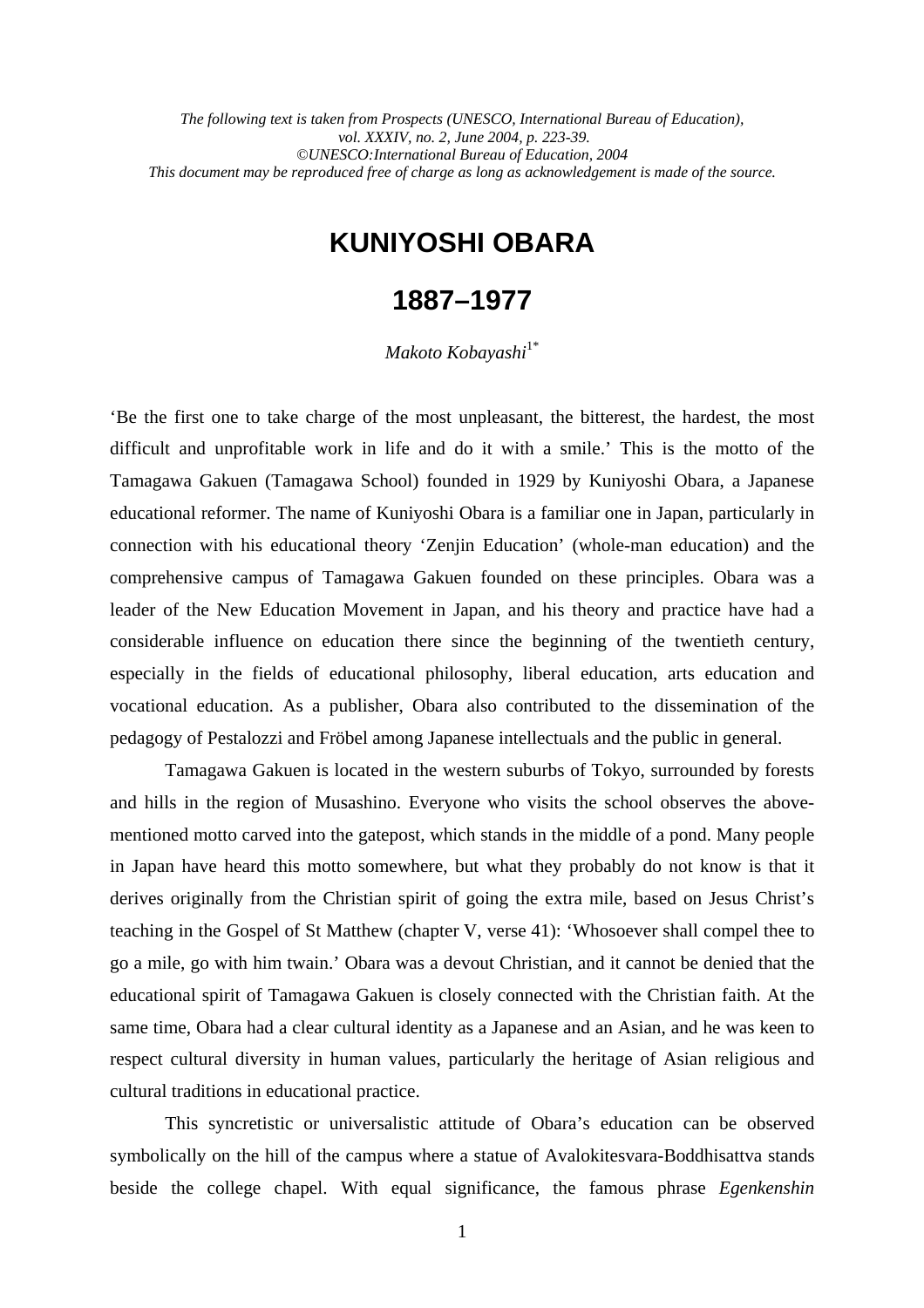['Wisdom's eye penetrates the truth'] from a Buddhist sutra *Daimuryôjukyô* [the Larger Sutra on Amitayus] is engraved into a stone tablet next to an evangelical message in front of the Faculty of Engineering of Tamagawa University.

In the following sections we will look at this unique educator, the main lines of his educational theory, the influence of Obara's initiatives on educational movements in Japan, along with a note on some typical features of Tamagawa Gakuen embodying Obara's ideas on education. Special attention will be paid to his syncretistic/universalistic orientation, in that he respected many of the world's religious traditions as part of mankind's common cultural heritage. This position could provoke fierce disputes in terms of both philosophical and theological argument—not helped by the fact that Obara's statements themselves contain apparent contradictions. But due to this syncretistic/universalistic orientation, Obara's educational theory seems to provide significant indicators for the foundation of international education aimed at intercultural tolerance in today's age of globalization, where the dialogue between civilizations on the basis of mutual respect and understanding is gaining increasing importance as an imperative for global citizenship.

## **Biography of Kuniyoshi Obara**

Kuniyoshi Obara was born on 8 April 1887 in the village of Kushi, Kagoshima Prefecture, in a traditional samurai (warrior) family belonging to the ruling class of the Japanese feudal system. The Obaras were a highly cultivated family, and Kuniyoshi's grandfather was a famous educator at a Terakoya (temple school) and a master of painting, calligraphy and music. Terakoya was a semi-formal educational institute mainly for the children of the common people, which contributed considerably to increasing the literacy rate in Japan during the feudal era up to the Meiji Restoration in the nineteenth century. Obara lost his parents early in his childhood and was adopted later by the Ajisaka family.

Kagoshima is located at the southern edge of Kyushu, the southern main island of the Japanese archipelago. Kagoshima Prefecture was ruled by the Satsuma clan, which played a leading role in overthrowing the Tokugawa Shogun regime and in the following Meiji Restoration in 1868. Many political, economic and cultural leaders in the modernization process of Japan came from Kagoshima. Though Obara himself had no close personal connection with these political and economic leaders, this progressive spirit is said to have had an influence on his development.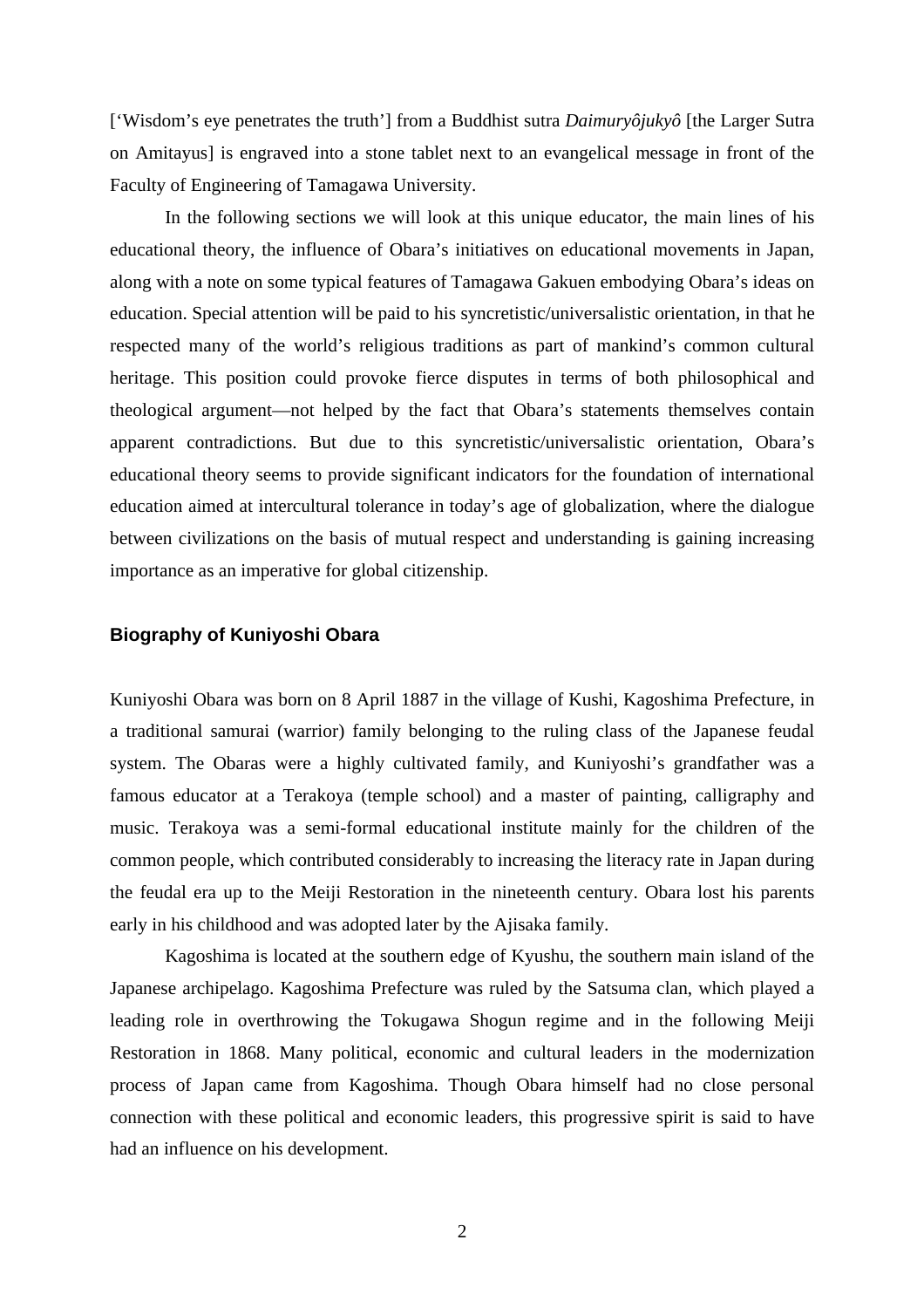After working as a telegraph operator in his teens at Kagoshima Undersea Telegraph Centre, Obara, who had a strong inclination for learning, restarted his academic studies at Kagoshima Normal School and then later at Hiroshima Higher Normal School. During his time at Kagoshima Normal School, he met Ms Lansing (1868–1930), an American missionary, who enrolled the young man in her English Bible class. As an assistant teacher, he proved to be an active follower of Ms Lansing, and this encounter led Obara into the Christian faith to which he remained devoted throughout his life. Although the Christian belief certainly constituted his spiritual backbone, he excluded none of the human values arising from other religious traditions, particularly the Buddhist and Confucian ones. Obara always emphasized the importance of nurturing religiosity in children's minds rather than resorting to religious dogma.

Obara began his pedagogical career as a teacher of English, education and psychology at Kagawa Normal School in Shikoku. Besides his teaching activities, he was also active in the extra-curricular fields as the head of the boat club and as a dormitory superintendent. In 1915 Obara entered the Department of Philosophy at Kyoto Imperial University (Kyoto University today) at the age of 28. Kyoto, as the former capital of Japan, has been the centre of traditional culture and the Kyoto School, led by the philosopher Kitaro Nishida (1870– 1945), played at that time a leading role in the formation of modern Japanese philosophy in which the creative integration of Western and Eastern philosophical traditions was pursued. Obara studied philosophy and education intensively with leading professors of the Kyoto School, such as: Kitaro Nishida; the Kantian philosopher Sanjuro Tomonaga (1871–1951) whose son Shin'ichiro Tomonaga won the Nobel Prize for physics; the aesthetician Yasukazu Fukada (1878–1928); the religious philosopher Seiichi Hatano (1877–1950) who later became the first President of Tamagawa University; and the educational philosopher Shigenao Konishi (1875–1948). The latter was President of Kyoto Imperial University and later became a senior advisor at Tamagawa Gakuen. Under the strong influence of Seiichi Hatano, Obara submitted his bachelor thesis on 'The salvation of education through religion" (*Shûkyô ni yoru Kyôiku no Kyûsai*) to Kyoto Imperial University in 1918 when he was 31 years old. The revised thesis was published in the same year under the modified title of 'Religion as the fundamental problem of education' (*Kyôiku no Konpon Mondai to shite no Shûkyô*). This was the first book published by Obara and, at the same time, the very foundation of his educational theory. Until the end of his long life, Obara was consistent in his conviction that religious education should be the basis for all other kinds of educational activities.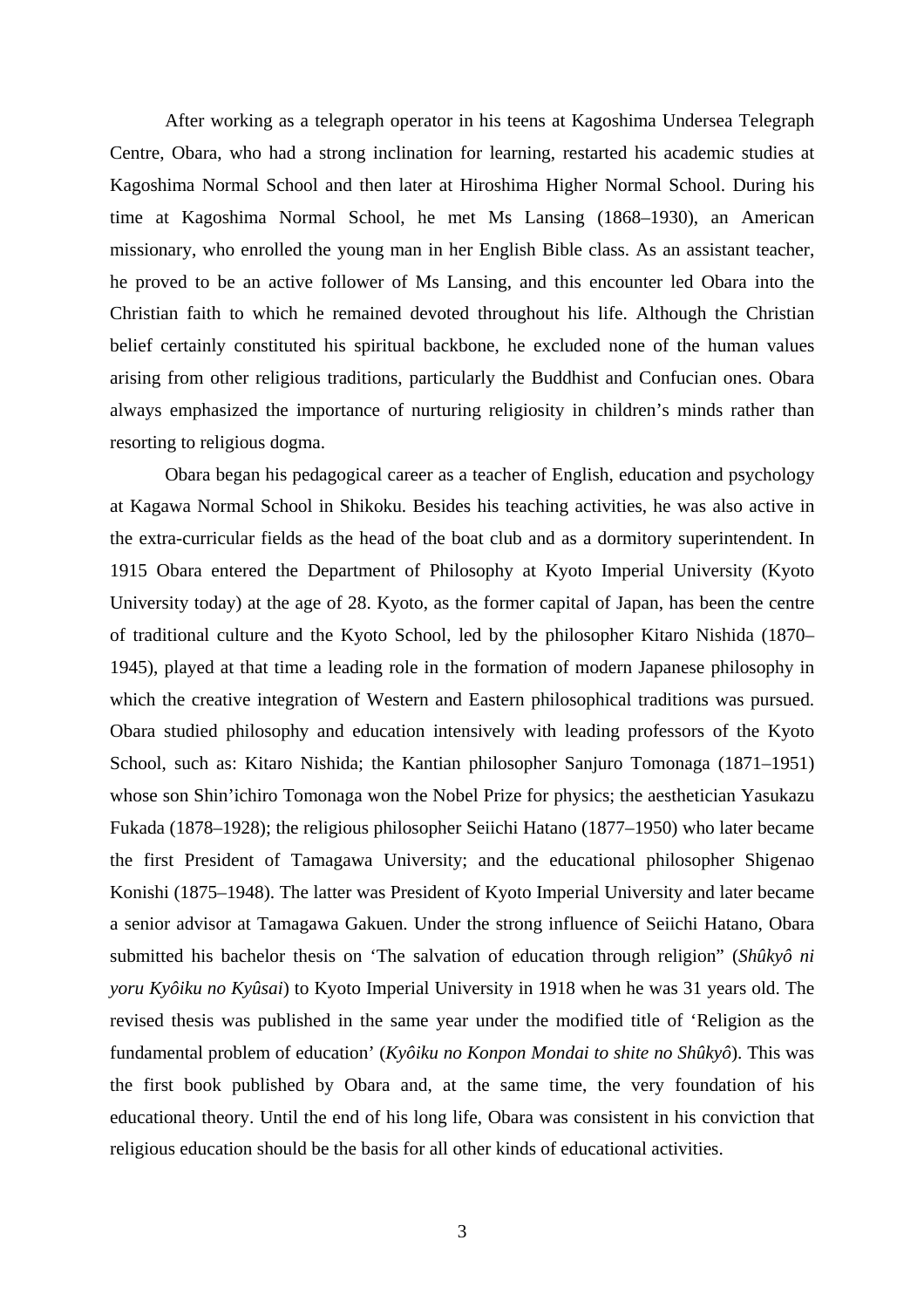After graduating, Obara was invited to Hiroshima Higher Normal Attached Elementary School as the head of the Department of Educational Affairs. There he developed his theoretical and practical interest in the decisive role of primary education for human development and concentrated on its reform. Among other measures, it is worth noting that Obara created 'school drama' as a medium of education. These dramas played by schoolchildren were to contribute significantly to the renewal of arts education in Japan.

In 1919 Obara was invited by Masataro Sawayanagi (1865–1927), former President of Kyoto Imperial University, to fill the post of the Director at Seijyo Elementary School, which had just been founded in 1917. Seijyo was a centre of the New Education Movement pursuing educational reform under the initiative of Sawayanagi, and Obara employed his best efforts to promote the goals of the movement through various experimental activities. During this period Obara gradually stood out as a leader of the New Education Movement, and his educational theory was conceived at about that time too.

In 1920 Kuniyoshi Obara married Nobu Takai. Nobu, known to children and students alike as 'Aunt Nobu', was a competent educator herself and contributed effectively to the development of Tamagawa Gakuen. Nobu was a firm supporter as well as a consultant for Obara in all his works and she remained his faithful partner until the last year of his life, passing away only six months before him.

Beyond the theory and practice of education, Obara proved himself an able administrator. To promote the development of children in accordance with the New Education Movement, Obara founded at Seijyo a second junior high school $2$  in 1922, a kindergarten in 1925 and a senior high school in 1926. To benefit from a better environment, he moved all of the schools from the centre of Tokyo to the village of Kinuta in the western suburbs to form the academic complex of 'Seijyo Gakuen'. Thereby, Seijyo became a comprehensive campus providing educational continuity from kindergarten to the senior high school.

By this time Obara was well known as a standard-bearer of New Education throughout Japan, but he felt a strong need to found his own school in order to implement his theory in a still more fundamental form. This led Obara to found Tamagawa Gakuen in 1929—Obara's lifework as an educational institution. He started with an elementary school. With the subsequent addition of a kindergarten, junior high school, senior high school and university, Tamagawa Gakuen provided continuous study on the basis of the Zenjin Education ideal. Thus, Obara had created two academic complexes in the western suburbs of Tokyo: Seijyo and Tamagawa. This was not the end of it, however, since Obara also opened Tamagawa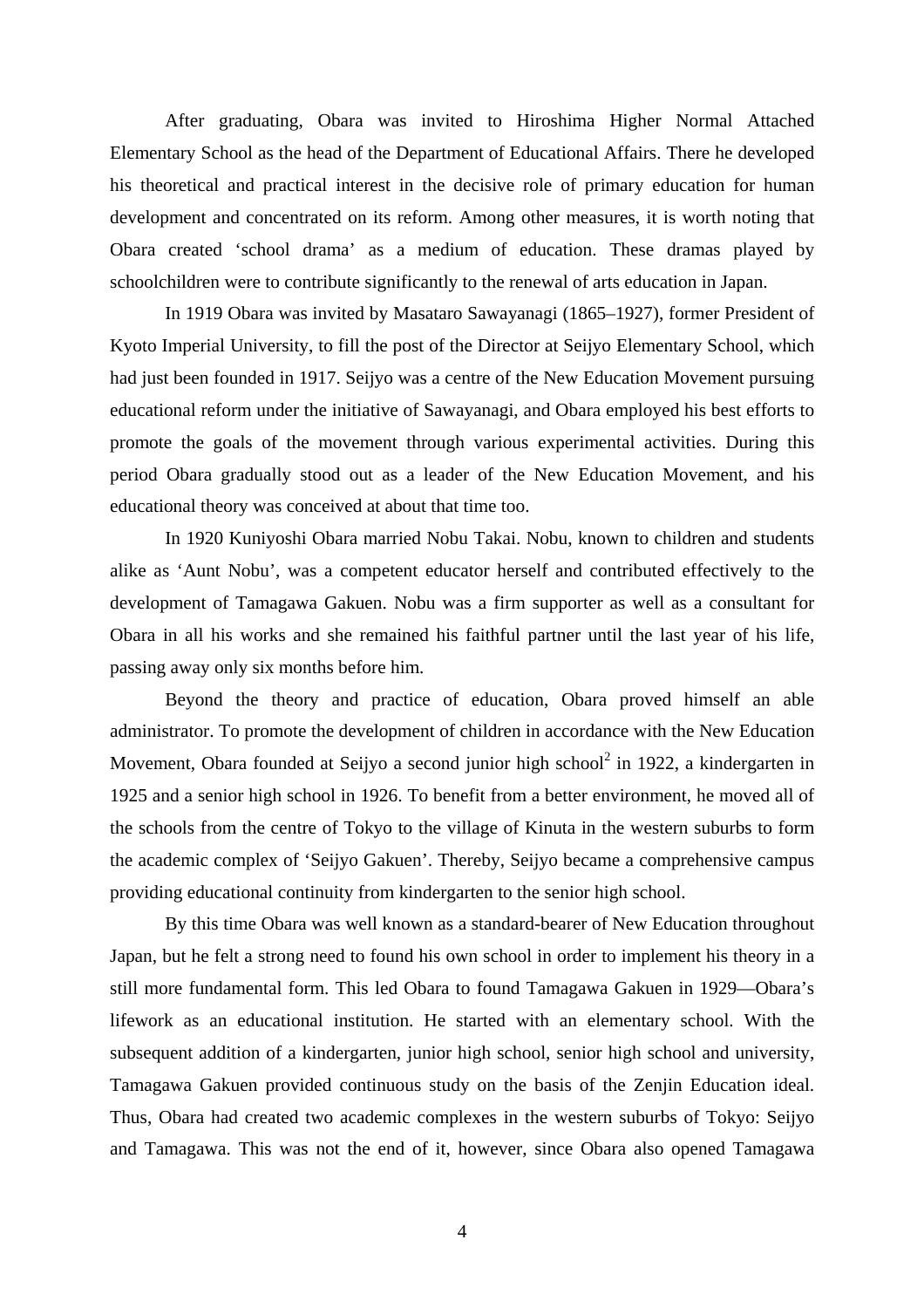Gakuen in Los Angeles (1930), in Kugenuma (1933), in his home town Kushi (1948) and at the Nanaimo campus in Canada (1976).

Besides the management of Seijyo Gakuen and Tamagawa Gakuen, Obara was also active as a publisher. He founded the Idea Shoin Press in 1923, which published numerous books on educational theory, teaching materials, literary works for children, guidebooks for teachers and parents, encyclopaedias and journals. Obara attached great importance to publication as an effective medium for conveying his educational message. Particularly, he was an enthusiastic protagonist for encyclopaedias as solid and valuable learning materials for children. Stimulated by the twenty-volume set of Arthur Mee's *Children's encyclopaedia*, Obara completed the thirty-volume *Children's encyclopaedia* in 1932–34, the first encyclopaedia for Japanese children. Later, Obara completed further series of encyclopaedias.

Obara regarded personal contact as no less important for children than book learning. After the foundation of Tamagawa Gakuen, Obara invited prominent persons from all over the world to teach his students. For instance, in 1924 Obara invited Helen Parkhurst, leader of the Dalton Plan. In 1930 Hannes Schneider (1890–1955), the master and pioneer of Alpine skiing, came at the request of Obara's students and in 1963 it was Stefan Kruckenhauser, an Austrain skiing tutor. Another invitation was to Niels Bukh (1880–1950), who introduced Danish gymnastics to Japanese youth in 1931. Inspired by Bukh, Tamagawa Gakuen developed its own form of group gymnastics. The German philosopher Eduard Spranger (1882–1963) also visited Japan at the invitation of Obara. Spranger's lecture at the International Conference on New Education in 1937 gave direction to educational reform in Japan after the Second World War.

As can be seen from these examples, it was primarily in the interest of the children that Obara invited these foreign experts to Tamagawa Gakuen. But beyond his main ambition, these exchanges stimulated educational practice in other Japanese schools. The wider impact of these contacts is obviously why Obara was conferred Japanese and foreign decorations. One example was the Order of Knight Commander of Danneberg for the 88-year old Obara by the Queen of Denmark in 1975.

Obara had his residence in the campus of Tamagawa Gakuen beside the chapel. (It is now the Obara Memorial Museum.) He lived on the campus because his maxim was twentyfour-hour education with children and students. After the Second World War, Obara continued to publish numerous books and journals, to give lectures and to organize various conferences, while enlarging Tamagawa Gakuen step by step.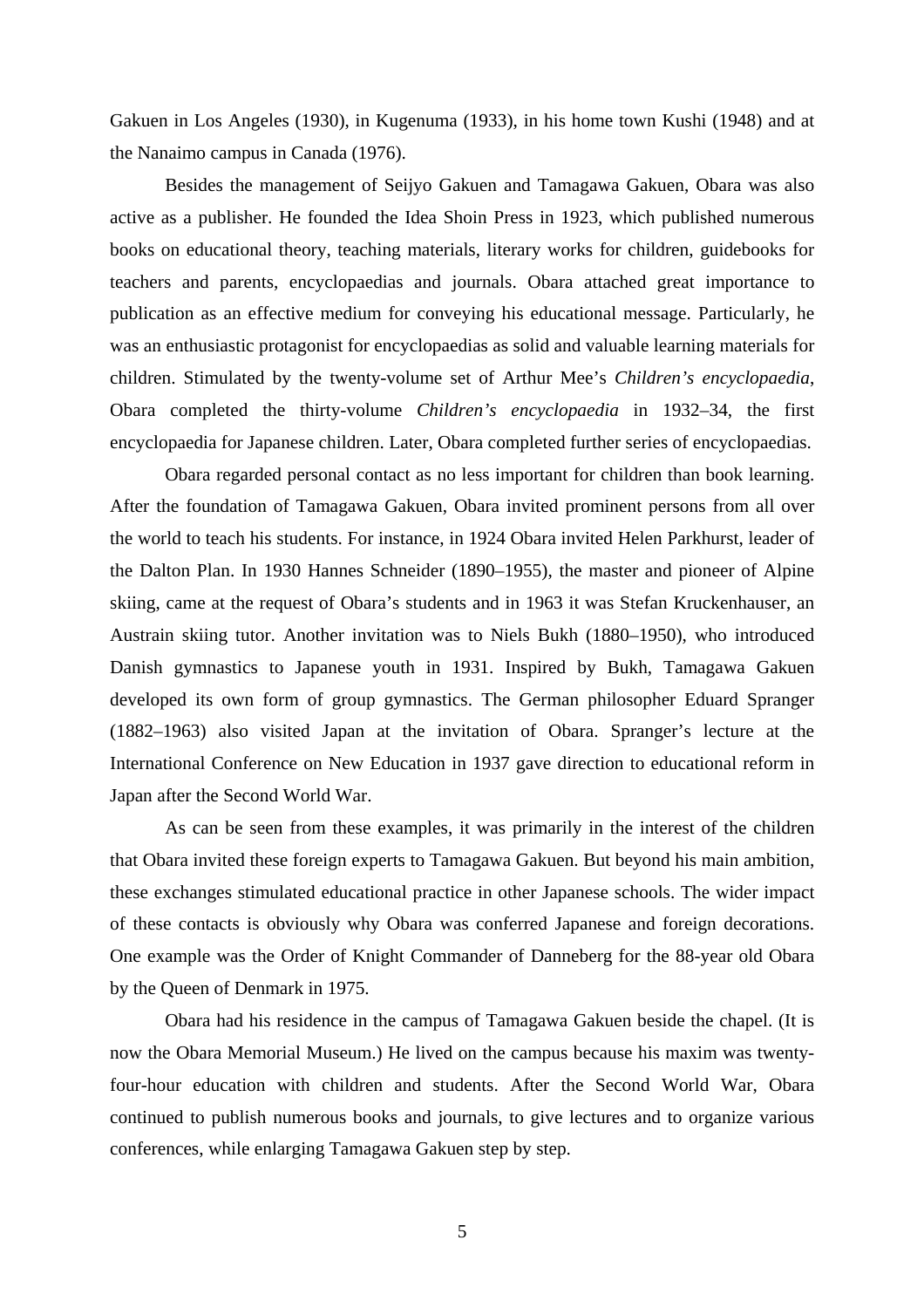In 1967, Obara was nominated as the President of the World Education Fellowship (WEF) Japan Section and held that office until 1974. For Obara, who was engaged in the movement since his young days, this position was a natural outcome. He laid emphasis on the importance of international education as a contribution to world peace. In 1973 the International Conference of the World Education Fellowship took place in Tokyo with the support of UNESCO and the Japanese Ministry of Education, and the keynote lecture by Obara on the teacher's vocation impressed participants from all over the world. This speech was published in the book 'The way of teachers' (*Shidô*, 1974).

Despite his advancing age, Obara continued to give lectures to his students. His longcherished wish was to die while teaching. The lecture on Zenjin Education at the summer school for the correspondence course in 1977 was telecast and made a great impression on the Japanese public. In the autumn of that year he was taken to hospital suffering from pancreas disease. Obara died in hospital on 13 December 1977 at the age of 90. He had followed his lifelong partner Nobu to the grave half a year later.

Besides the separate publication of several main works, his complete works have been published in forty-eight volumes and a selection in six volumes.

## **Obara's educational theory: Zenjin Education**

Obara's educational theory is Zenjin Education. The Japanese word *zenjin* means 'whole man' or 'whole person'. Thus, his theory was often called 'Whole-Man Education' or 'Whole-Person Education', but in recent years it has become more usual to use the term 'Zenjin Education' in order to maintain the delicate nuance of the original concept. The aim of Obara's Zenjin Education is to realize the optimal development of the human personality embodied in six basic values in a well-balanced and harmonious way.

Obara counted six basic values: truth (*veritas*), goodness (*bonum*), beauty (*pulchritudo*), holiness (*sanctitas*), health (*sanitas*) and wealth (*copia*). These six values correspond with the cultural activities of mankind, namely: (1) truth as the ideal of academe; (2) goodness as the ideal of morality; (3) beauty as the ideal of art; (4) holiness as the ideal of religion; (5) health as the ideal of the body; and (6) wealth as the ideal of livelihood. This means that culture is recognized as the pursuit of human values in a these domains. Under the concept of *zenjin*, each person should achieve these six human values to the highest degree of their potential in harmony with each other and with the person's self. For Obara, therefore, education is the attempt to accomplish the full development of this *zenjin* personality for each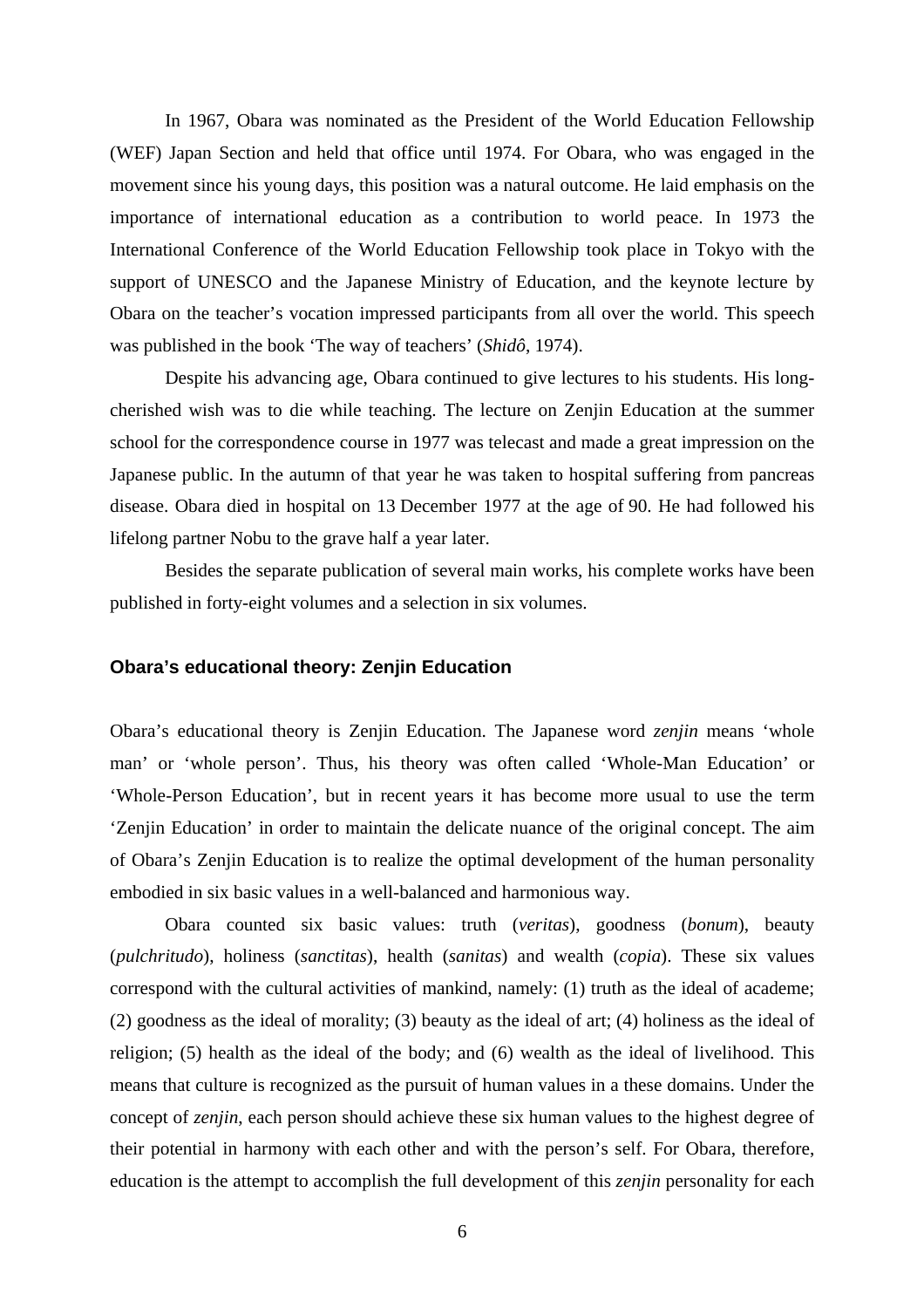one of us. He had profound confidence in the potential of education to achieve this, and this confidence directed his activities as an educator. However, by no means did Obara claim any kind of uniformity in the pursuit of these values. On the contrary, he attached the highest importance to the free development of each individual, because these universal human values can, according to Obara, only be realized through our unique features. There is no 'normal' or 'average' person. Every individual is unique and specific in his or her way of thinking, feeling, motivation, behaviour, value orientation and personality, and it is in this irreplaceable uniqueness of the individual that these universal values find their true expression. In this sense Obara was a convinced individualist.

Obara divides these six values into two categories: absolute values and instrumental values. Philosophically, this notion derives from the dualistic tradition that the human person consists of mind and body. From his young days Obara's philosophical thought had been constructed under the influence of Platonic idealism (note that the name of his first publishing house was 'Idea**'**). This orientation had been further strengthened during his studies at Kyoto Imperial University. From the idealistic perspective, Obara saw the normative order of human beings in that the mind dominates the body; i.e. the body shall serve the mind for the realization of mental activities that makes sense of human existence. The four values of truth, goodness, beauty and holiness are considered as absolute values because they are concerned directly with the mental and spiritual aspects of humanity and therefore are intrinsic values. On the contrary, health and wealth are considered as instrumental values because they are necessary or 'valuable**'** only for the realization of the former absolute values. As an educator Obara insisted on physical education for the sake of health and the vocational skills for the acquisition of wealth. In his famous book 'The theory of Zenjin Education**'** (*Zenjin Kyôikuron*, 1969) Obara writes:

It is written in the Bible, 'Man shall not live on bread alone'. However, in the same way that we require health as an indispensable means for mental activity, we require bread to live. A variety of means are necessary for making our mental activities powerful and effective: innovation, technology, politics, diplomacy, industry, transportation, laws, information, etc. (p. 28).

Obara never disdained or opposed wealth, but rather encouraged his pupils to become wealthy so as to develop their mental and cultural activities. It is probably no coincidence that many graduates from Tamagawa Gakuen achieved success in the business world. At the same time, however, Obara did not fail to recognize that wealth by itself has no significance and can only be valuable as an instrument for achieving absolute values. Due to the ultimate order between the absolute and the instrumental, Obara warned his students never to become the victims or the servants of wealth.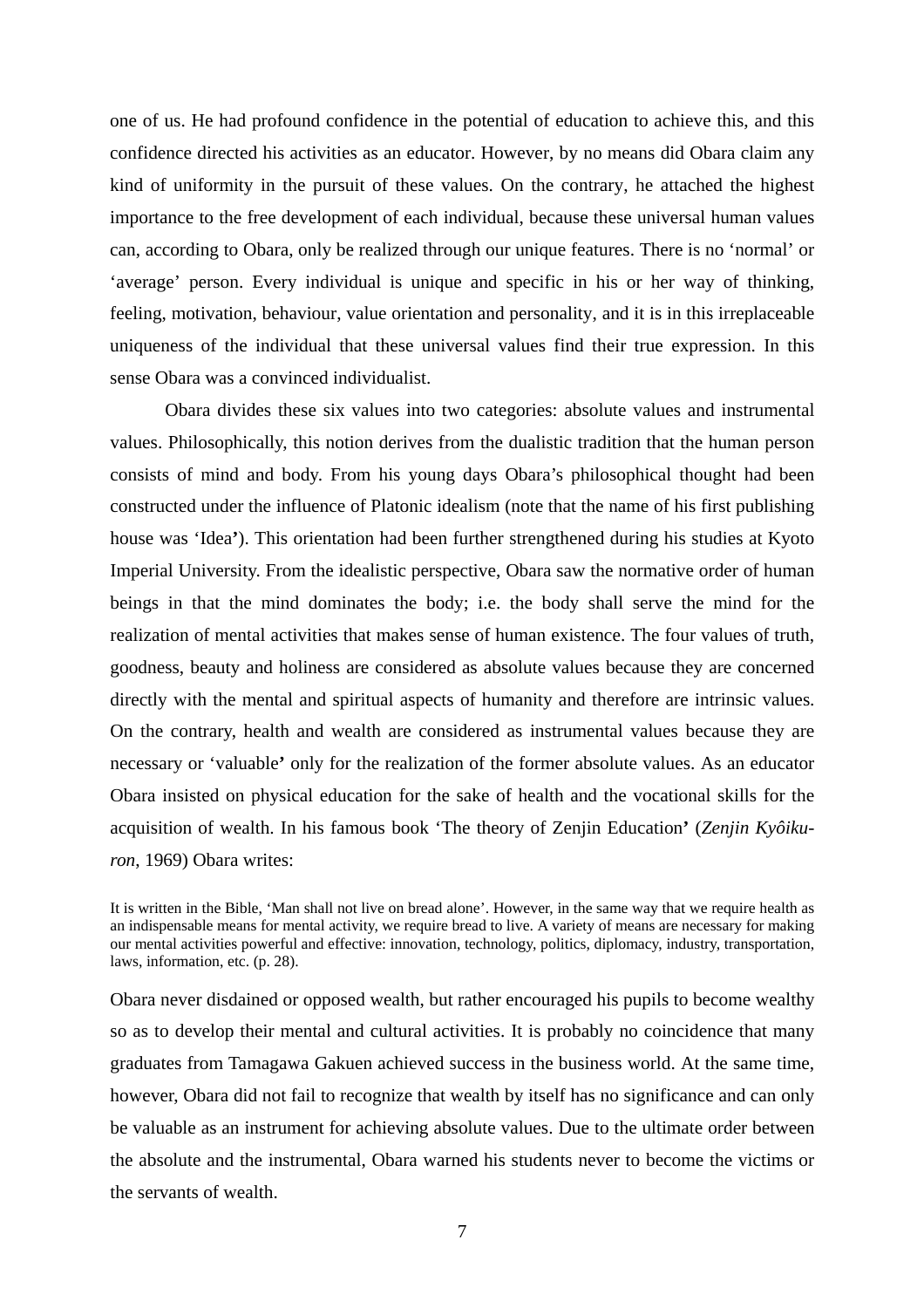Obara recognized the three psychological functions of the human mind, namely intellect, emotion and will as the core of cultural activities aimed at the realization of the three absolute values of truth, beauty and goodness. Academe is an intellectual construction in the pursuit of truth, while art (aesthetics) is the search for beauty in which emotion plays a central role. Morality is in essence concerned with the good will as postulated in Kantian ethics. Thus, these three psychological functions of the human mind correspond to the three domains of cultural activities, which in their turn are directed at the realization of three absolute values. This is why Obara regarded arts education and moral education as being as important as intellectual education. The emphasis on aesthetic and moral education along with intellectual education is a fundamental feature of Tamagawa, and this strong moral and aesthetic accent originated in Obara's theory (see Figure 1).



FIGURE 1. Chart of Obara's value systems theory.

K. Obara (1969, English translation 2003). *Theory of Zenjin Education,* p. 30. Tamagawa. Tamagawa University Press. Copyright by Tamagawa University Press.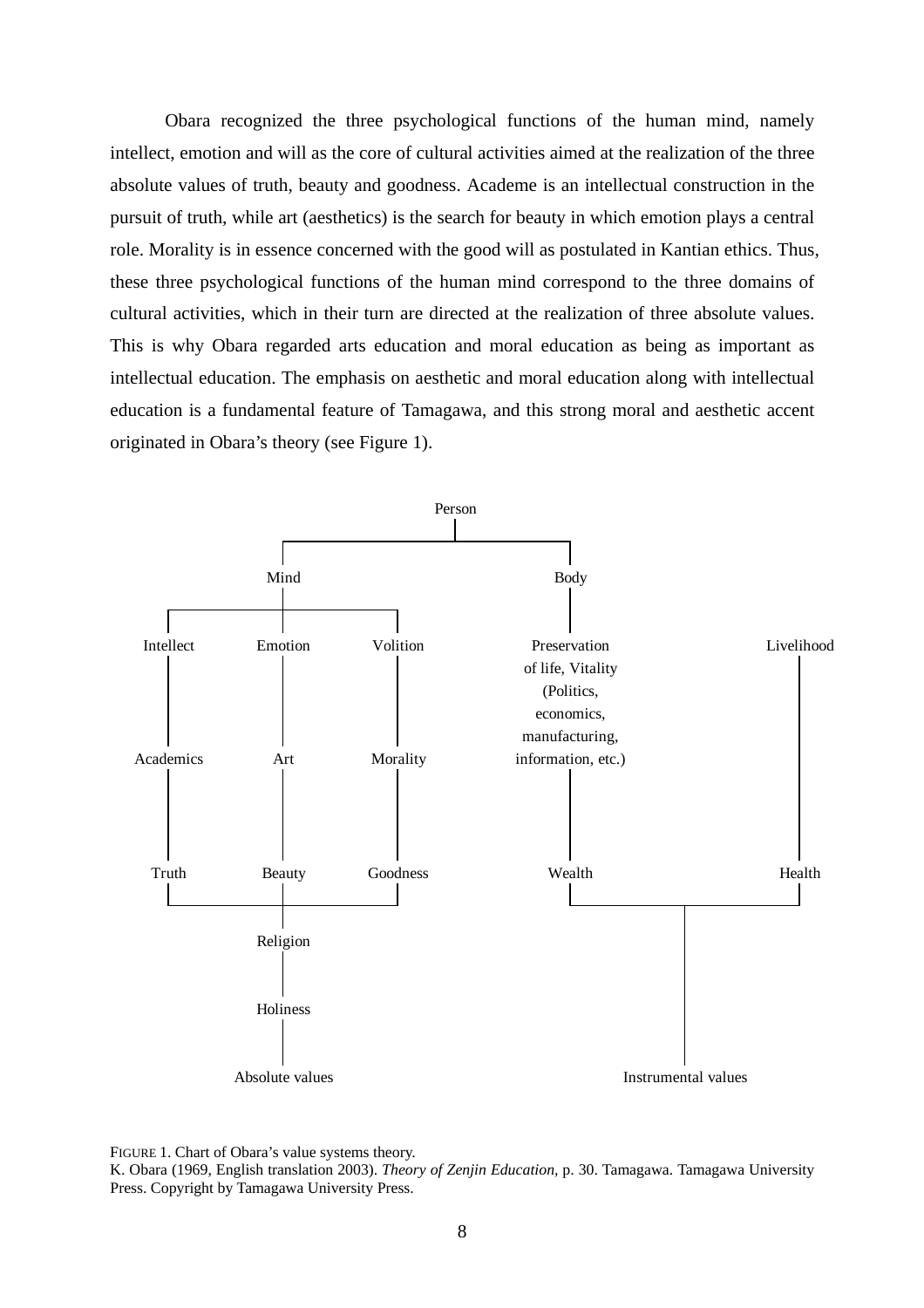As mentioned previously, however, Obara saw religion as the ultimate seat of all cultural and educational activities. Religion is oriented to the value of holiness and in his theory Obara recognized holiness as the highest value of all. Obara did not conceive religion as being opposed to science, morality or art. On the contrary, he thought that science, morality and art, when their values attain extra-sensory and transcendental quality, shall be sublimed into religion. Holiness is the value that makes all other human values legitimate, and this view provided Obara with the theoretical basis for his criticism of secularized education without religion as dangerous for the full realization of the human personality. For Obara recognized the pursuit of human values and their development as the very essence of education, and any education that denies the transcendental value of holiness must eventually result in the annihilation of all human values. The critique of modern secularism constitutes an essential aspect of Obara's educational theory and has not lost its actuality. In the current context of Japanese education, the consequences of radical secularism following the Second World War appear to reveal its bankruptcy resulting in a drastic increase in serious educational, social and other problems among young people today.

In the formation of Zenjin Education theory, Obara was influenced particularly by three philosophical concepts. The first one, as mentioned above, was Plato's philosophy of 'idea'. Plato's idealism contributed strongly to the formation of Obara's value-systems theory. It goes beyond theoretical influence: Obara had a sense of deep intimacy with Plato and the ancient Greeks generally, who attached importance to physical and aesthetic education alongside intellectual training. He was impressed by the fact that in ancient Athens music and gymnastics were the focus of education. The second significant point in the history of philosophy that influenced Obara was Renaissance Humanism as represented by Erasmus. The leaders of the Reformation, such as Luther and Calvin, also included the *Zeitgeist* of humanism in their philosophical thinking concerning human development. The humanistic notion of *Homo totus*, the fully developed and widely cultured personality, inspired Obara in his Zenjin Education theory. It was the Swiss educator Pestalozzi, however, who put the finishing touches to Obara's theory. From his early years, Obara acquired a reputation as a researcher on Pestalozzi, and it was partially thanks to Obara that Pestalozzi acquired such popularity among the Japanese. The pedagogy of Pestalozzi influenced Japanese education in a profound way, especially in connection with the New Education Movement.

In this connection, it is noteworthy that Obara published 'The Complete Works of Pestalozzi' (*Pestalozzi Zenshû*) from his Idea Shoin Press in 1928. Pestalozzi advocated the education of genuine humanity through harmonious development of the intellect, morality and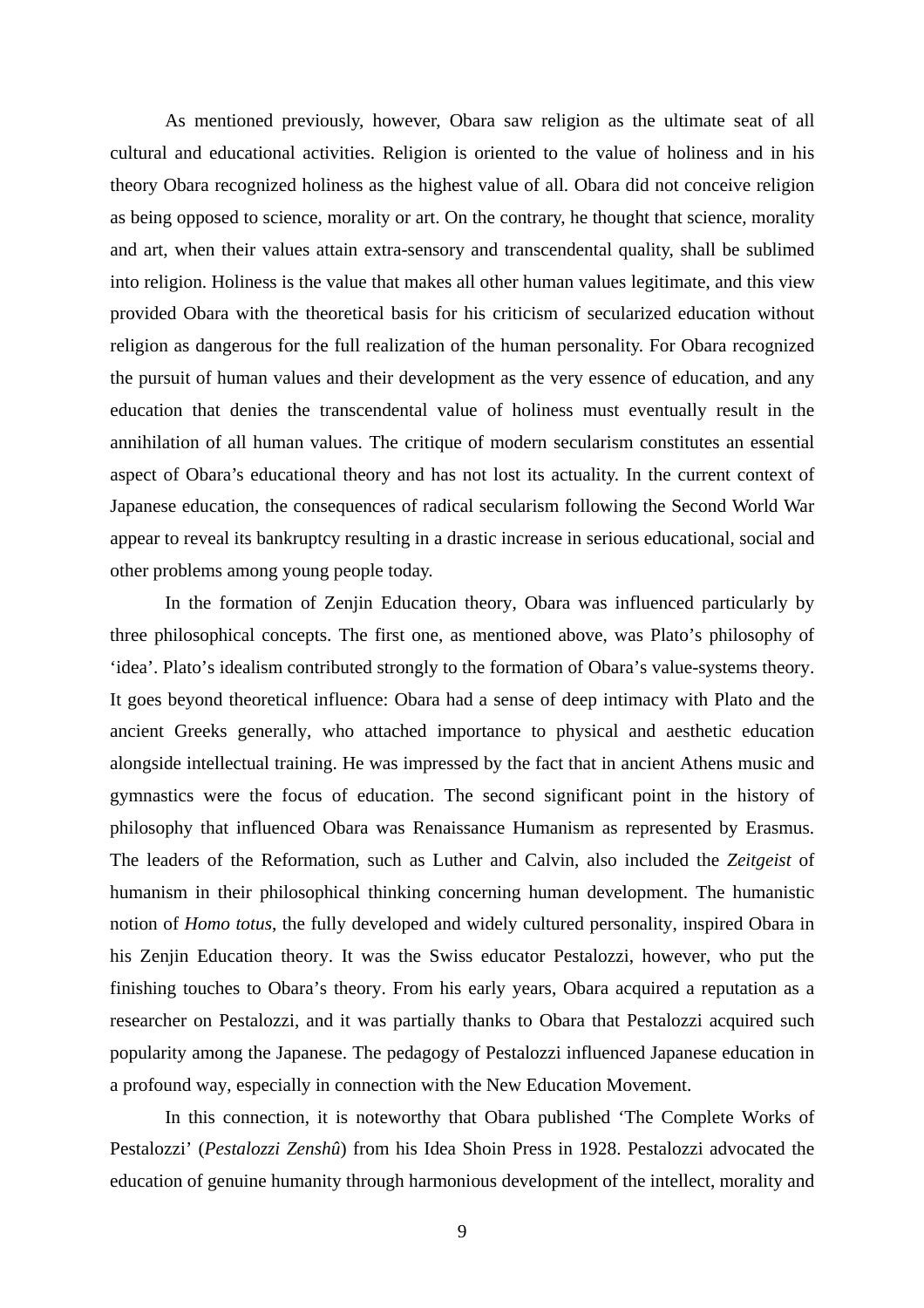the body. Pestalozzi's '3H' education concerning 'head, heart and hand' found a great resonance in Japan, not least thanks to the efforts of Obara.

Pestalozzi's theory has many other aspects, of course. It is plausible that Obara found in Pestalozzi's theory on the harmonious development of the whole human being some special affinity with his own educational orientation. How the acceptance of Pestalozzi in Japan since the beginning of the twentieth century has been influenced by Obara's interpretation and how it is related to the development of Zenjin Education in theory and practice constitutes a significant research question that concerns many Japanese and foreign educational researchers who are interested in modern Japanese education.

## **The contribution of Obara to Japanese education**

Without doubt Kuniyoshi Obara was one of the most influential educators in modern Japan. Most Japanese associate his name with the concept of Zenjin Education and the liberal education provided at Tamagawa Gakuen. Obara was a vigorous advocate of values education based on religiosity, and he influenced a great number of people through his publications, lectures and the workshops he organized all over Japan, as well as through educational practice at his two private schools.

The influence of Obara on Japanese education cannot be explained without taking the context of the New Education Movement during the Taisho period into consideration. Since the Meiji Restoration in 1868, which abolished the feudal system, the Japanese Government adopted an urgent mandate for modernization. There was a strong move to construct a modern school system in order to enhance the literacy of the people through compulsory education and to produce competent bureaucrats and professionals in the fields of science and technology. Under the motto *Fukoku Kyohei* (national enrichment and the strengthening of the country), during the 1870s and 1880s the Japanese Government developed a meritocracyoriented education system driven by nationalism. It was open for all without any distinction of social class or origin, providing equal opportunities for socio-economic betterment simply on the basis of academic performance. The construction of such a modern school system was evidently successful in enhancing the general educational level of the people. (At the beginning of the twentieth century, the literacy rate of Japan was already over 90%.) The opportunity for social mobility was also promoted through education. On the other hand, this meritocratic orientation strengthened the competitive character of formal education, resulting in the uniformity of evaluation criteria for all schoolchildren.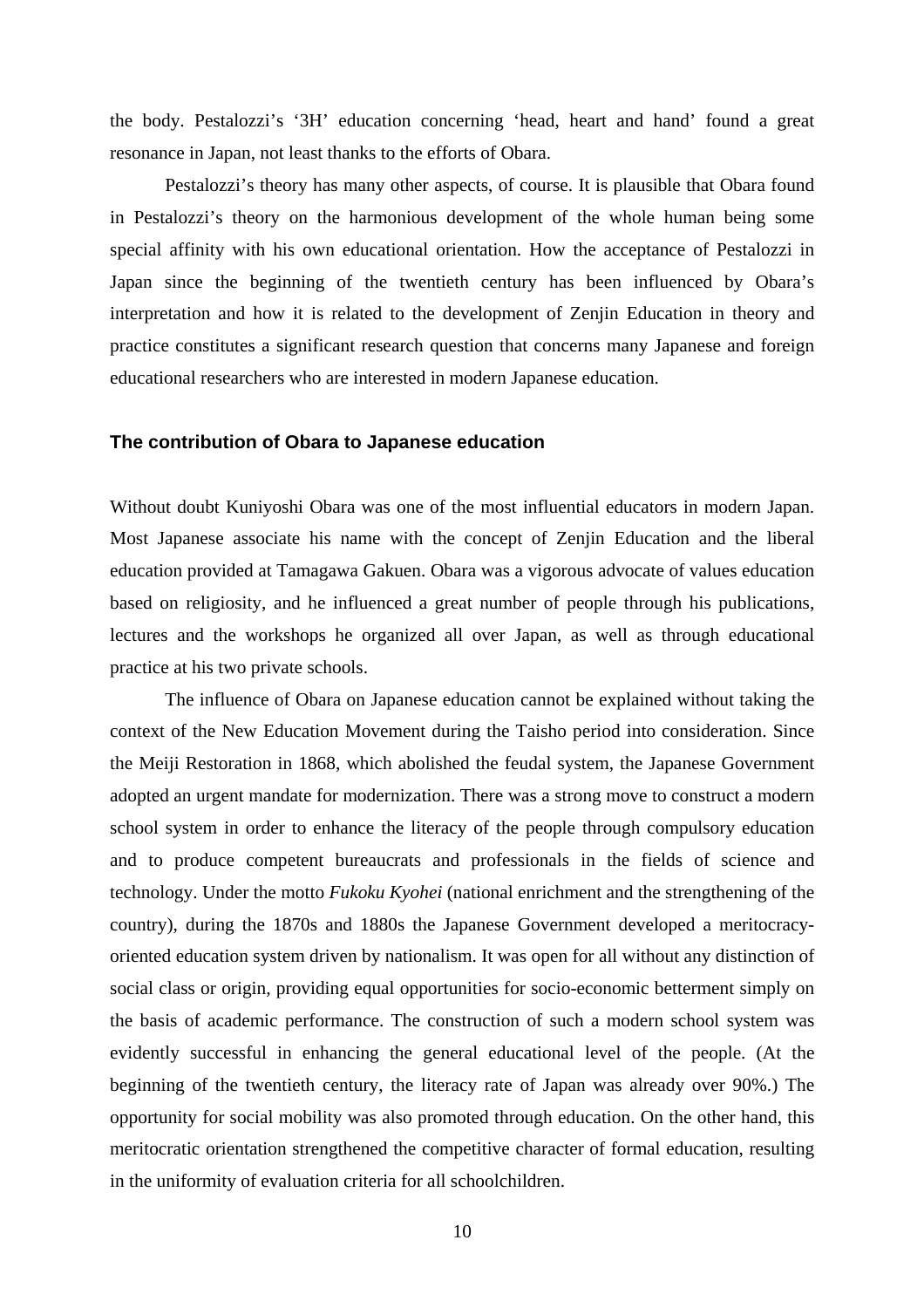In the period 1912–26 when Emperor Taisho reigned, a new critical movement against such uniformity- and competition-oriented education appeared in a number of private schools and several elementary schools attached to teacher-training institutes in metropolitan Tokyo. They criticized the authoritarian method of teaching used at that time. Their criticism was directed at the fixation on social climbing. As an alternative, they proclaimed free development of activities according to the natural and intrinsic interests of children. This movement was called the Taisho New Education Movement. The basic purpose was the recovery of humanity through acknowledgement of individual differences, and the advocates of the movement, who insisted on child-centred education, tried to introduce various free activities of a non-competitive, non-directive and creative character into the curriculum.

In the global context, the foundation of the New Education Fellowship (NEF) by Beatrice Ensor (1885–1974) in 1921 at the Congress of Calais was a milestone in the development of the New Education Movement. Motivated by the spirit of NEF, in 1930 the New Education Society was founded by the pioneer Entarô Noguchi (1868–1941) as the Japanese Section of the NEF. The New Education Movement in Japan was inspired by that of the Western countries, and the foundation of the New Education Society by Noguchi strengthened its links with the wider global network. The NEF was acknowledged by UNESCO as an NGO in 1947 and has developed its activities in co-operation with UNESCO throughout the post-war period. NEF changed its name to the World Education Fellowship (WEF) in 1966.

Obara joined the New Education Movement when he was invited to Seijyo Gakuen in 1918, and gradually he began to play a leading role. Obara was acknowledged as one of the eight leading protagonists of the New Education Movement, along with Choichi Higuchi (advocate of self-learning education), Kiyomaru Kohno (self-moving education), Kishie Tezuka (free education), Kinshichi Inage (creative education), Meikichi Chiba (education by impulsive satisfaction), Heiji Oikawa (dynamic education) and Noburu Katakami (education by art and literature). In August 1921, in the same year as the foundation of the NEF, these eight educators organized the 'Eight Educators Educational Advocacy Conference' in the conference hall of Tokyo Higher Normal School, and it was at here that Obara formulated his concept of Zenjin Education for the first time. It coincided with the time when the democratic movement blossomed in Japan.

However, triggered by the Stock Market Crash of 29 October 1929, which resulted in the Great Depression all over the world, Japan in the 1930s inclined rapidly towards militaristic nationalism. A consequence of this was political control over the democratic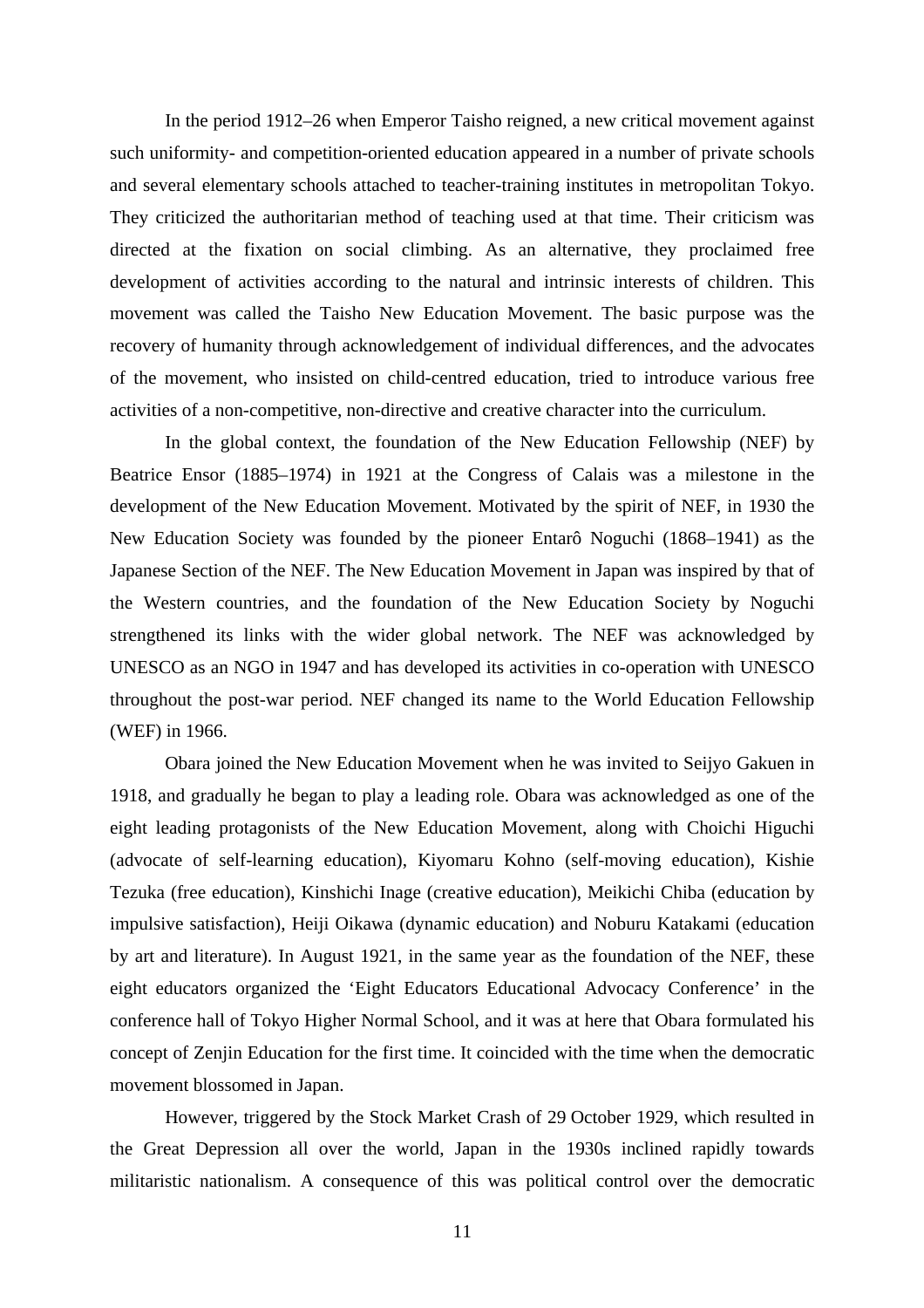movement that quickly escalated into violent suppression. In such a situation, the New Education Movement faded and Obara's Zenjin Education is one of the few elements that have survived. This fact demonstrates that the relevance of Obara's educational message was not confined to the context of the New Education Movement, but had more general implications for educational reform.

The influence of Obara's Zenjin Education on modern Japanese education is manifold. Among others, three aspects that seem to be especially important are: (1) Obara as an educator of liberal education; (2) Obara as an advocate of arts and physical education; and (3) Obara as a cosmopolitan who pursued global education fostering mutual respect and understanding between cultures.

### AN EDUCATOR OF ENLIGHTENMENT

The basic motive of Zenjin Education was the promotion of liberal education for all people. Although the literacy rate had already reached a high level in Japan at the beginning of the twentieth century, secondary and higher education were not widely available. Besides institutional issues, Obara complained particularly about the availability of culture and liberal education. He understood that the dissemination of liberal education for the full development of a genuine and cultured personality—*zenjin*—was one of the most important missions incumbent upon him. For this purpose, Obara founded the Idea Shoin Press in 1923. The name was changed to Tamagawa University Press when the university was founded in 1947. Its publications were read widely among children, parents, educators, educational researchers and experts on educational policy, such as the staff of the Ministry of Education. The contribution of these publications to enhancing the general level of cultural knowledge should not be underestimated. Many children came into contact with classical works of world literature in this way. Today, Tamagawa University Press enjoys a reputation as one of the most active publishers of educational books.

Obara's message sometimes had an impact on policy-making at the national level. It is well-known that the former Minister of Education, Michita Sakata (in office 1968–71), who was strongly influenced by Obara's ideas, said at the High-School Principal's Conference: 'The degeneration of Japanese education today is because we have forgotten Zenjin Education.' Since then, the concept of Zenjin Education has been present in the general guidelines for formal education issued by the Ministry of Education.

Another Minister of Education, Michio Nagai (in office 1974–76), was another person inspired by Obara. Nagai, who was a professor at Kyoto University and later became Vice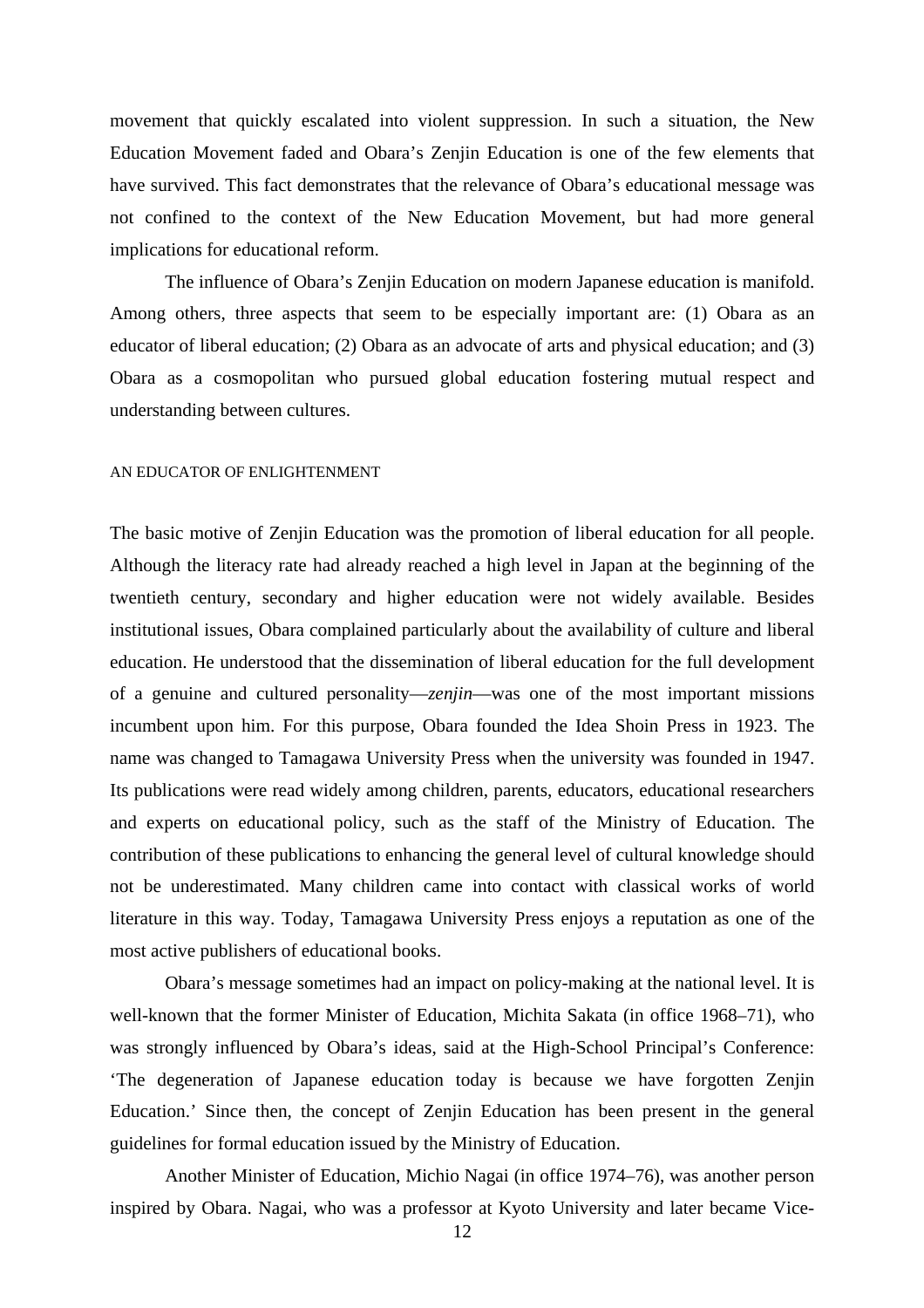President of the United Nations University (UNU), as well as a member of the National Commission for UNESCO, was an expert in higher education and played a central role in university reform of Japan. He was a protagonist for the restoration of liberal education. In Nagai's discussion on the harmonious development of the human personality we can clearly recognize Obara's ideal. It is fair to say that Obara's impact affects the process of higher education reform in Japan today.

In 2002 the Japanese Ministry of Education introduced a new subject 'Integrated Courses' into the formal curriculum of elementary schools and junior high schools. Going beyond the framework of traditional subjects, this activity attempts to promote the schoolchildren's *ikiru chikara* [life-skills]. There is no doubt that one source of this new initiative is the theory of Zenjin Education. Particularly, the emphasis on *Arbeitserziehung* [labour education] in Zenjin Education must have influenced the concept of 'learning by experience', an important characteristics of the 'Integrated Courses'.

With regard to the spirit of enlightenment, it should not be forgotten, however, that Obara's enthusiasm was based on his religious motivation. For Obara, education (liberal education) shall also be directed to the full development of human reason, a substantial aspect of the human being, but this reason shall be inspired by religiosity in its fundament. It is characteristic of Obara's liberal education that rational reasoning and religiosity are not perceived as contradictory, but as hierarchical in the value system for the whole of humanity.

## AN ADVOCATE OF ARTS AND PHYSICAL EDUCATION

On the basis of his value systems theory—the core structure of Zenjin Education—Obara consistently emphasized the importance of aesthetic education through the practice of music, drama and the visual arts on the one hand, and the importance of physical education on the other. In co-operation with Obara, teachers at Tamagawa Gakuen developed various methods of teaching arts and physical education. This didactical heritage of Tamagawa Gakuen was taken up by many private and public schools in Japan, not only through books and workshops, but also through the schoolteachers themselves who had been trained at Tamagawa Gakuen.

Beyond the unique educational practice at primary and secondary level of Tamagawa Gakuen, Tamagawa University has enjoyed success as a teacher-training institute. A large number of schoolteachers spent part of their lives there and learned various teaching techniques in arts and physical education in connection with liberal education programmes, such as TAP (Tamagawa Adventure Programme), SSP (Spirit Strengthening Programme) or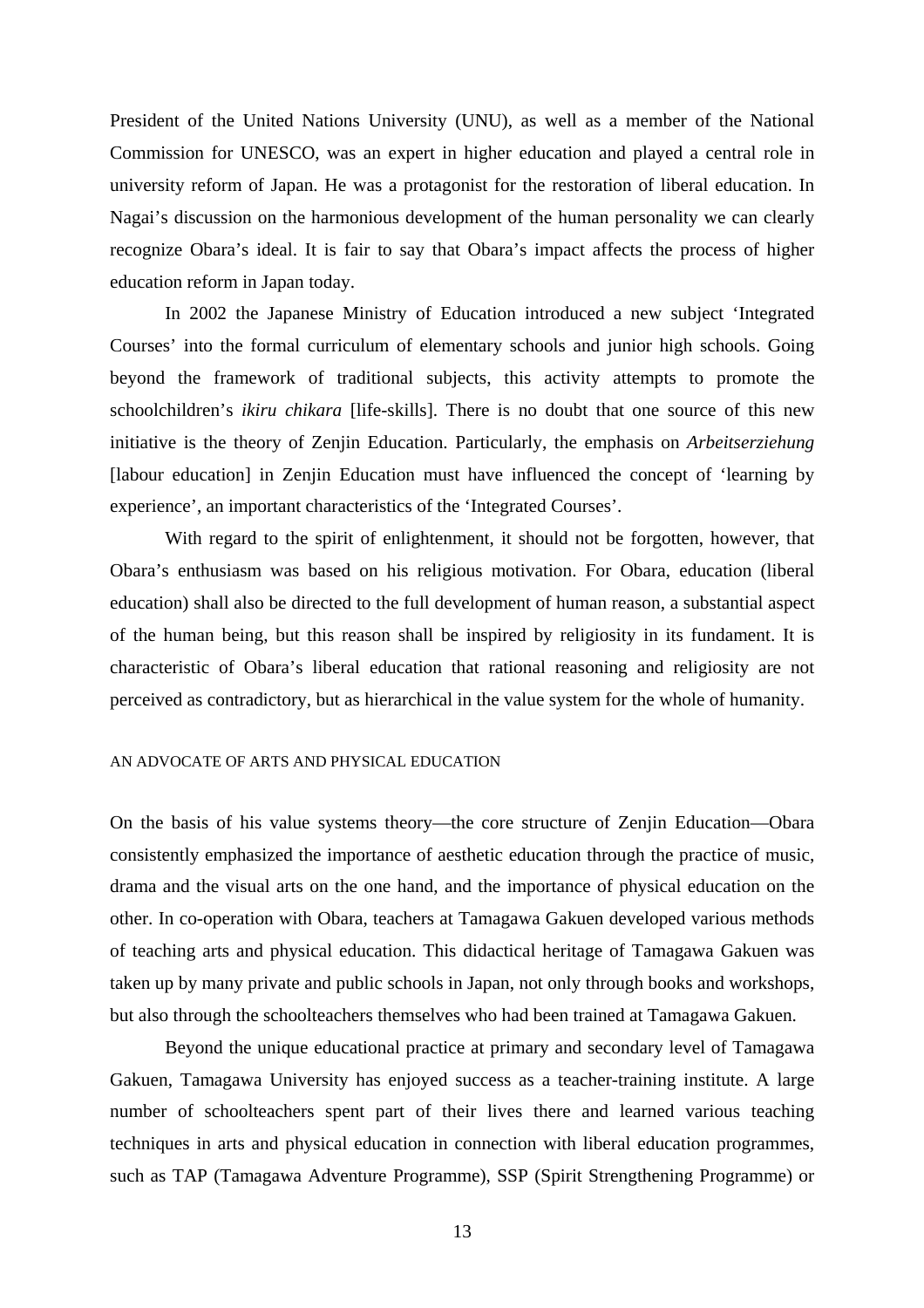BHRDP (Better Human Relations Developing Programme). They have subsequently been appointed to schools and have played a significant role in the development of curricula there.

With regard to the supply of teachers, the Department of Education by Correspondence, which was inaugurated in 1950 in order to make Zenjin Education available to the general public, has played an important role. This was the first correspondence programme at university level in Japan leading to the certificate of elementary school-teacher. Since 1950, over 200,000 students have studied this course, and many graduates are active at elementary schools, kindergartens and other educational institutes nationwide. This role of Tamagawa University as a teacher-training institute is surely one of the most visible effects generated by Zenjin Education, whose message seems to be especially effective at the primary level.

#### COSMOPOLITAN EDUCATION

In previous research on Zenjin Education, international education has not been given due attention. But the cultivation of global-minded world citizens with the desire to develop friendship with all nations has been a substantial aspect of Obara's education. From the beginning of his professional career as an educator, Obara placed great importance on international exchanges; he was eager to invite foreign students to Tamagawa Gakuen and to send his pupils and students abroad to carry out studies with an international perspective. For the sake of his students, Obara invited prominent experts in various fields from all over the world. It is worth noting that these experts had a considerable impact on the development of sports and culture in Japan generally.

Zenjin Education consists of twelve precepts, and 'global education' is proclaimed as one of them. These precepts are as follows: (1) Zenjin Education; (2) respect for individuality; (3) self-study, self-autonomy; (4) highly efficient education; (5) education that is scholarship; (6) respect for nature; (7) trinity (children, parents and teachers) in education; (8) Rosaku education (*Arbeitserziehung*); (9) uniting opposites; (10) one who walks the extra mile and one who is a pioneer in life; (11) twenty-four hours or Juku education;<sup>3</sup> and (12) global education.

Alhough as a Japanese Obara had a strong cultural identity and national pride, he was opposed to any form of nationalism that hinders the promotion of international understanding based on mutual respect among nations. This is already found in his early work 'Thought problems and education' (1919), written shortly after the end of the First World War. In this book Obara expresses his appreciation of the peace initiative of the just-inaugurated League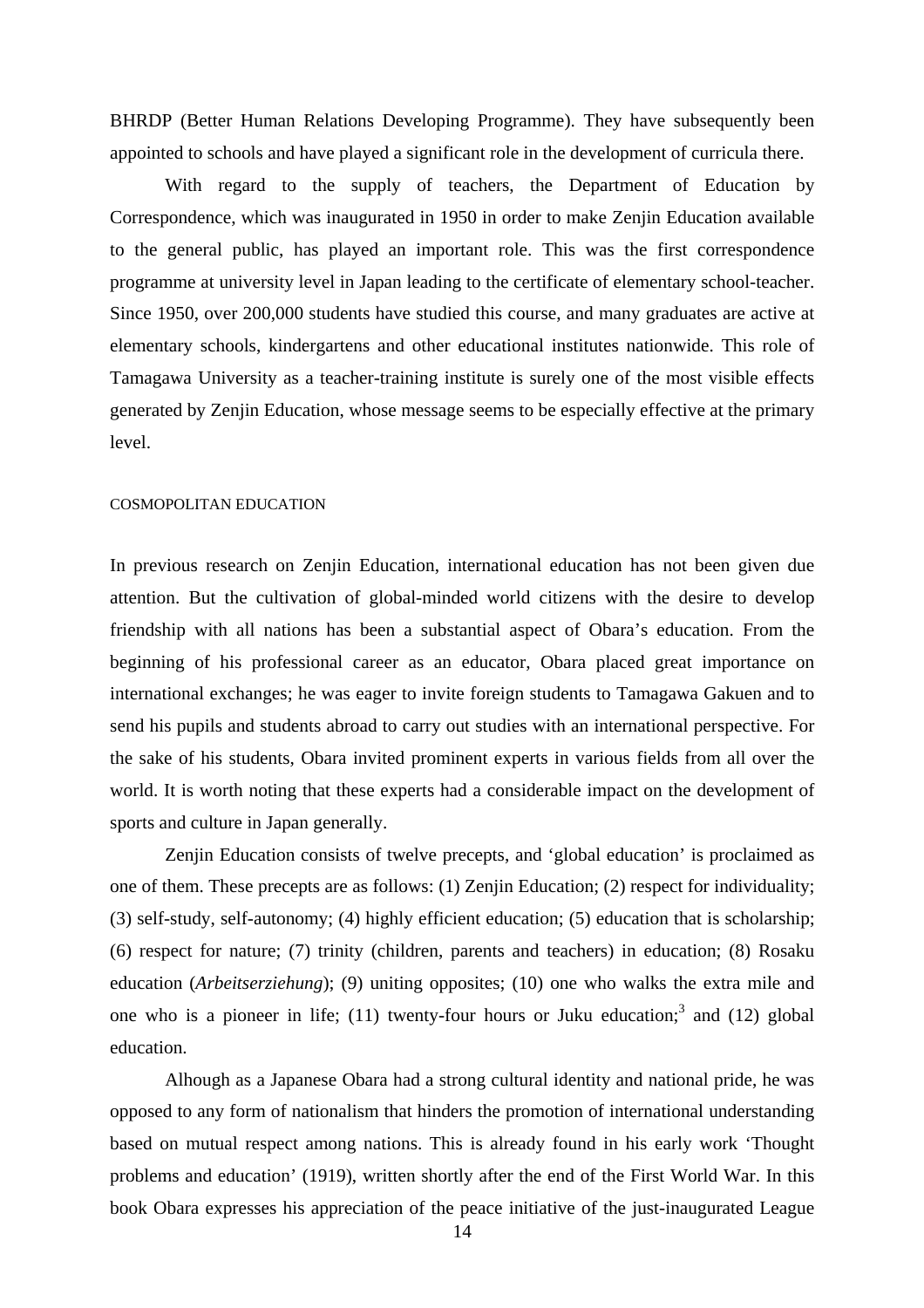of Nations, and claims that the maintenance of human solidarity is the most urgent prerequisite for the realization of peace. Obara did not consider human solidarity as contradictory to an awareness of national identity; rather the contrary, Obara saw an important task for education as the integral development of national identity and intercultural solidarity. This integration can only be made possible through the power of culture. In this sense, Obara's educational theory could be called 'culturalism'.

In the Preamble to the Constitution of UNESCO we find the famous sentence: '… the peace must therefore be founded, if it is not to fail, upon the intellectual and moral solidarity of mankind.' This 'intellectual and moral solidarity' seems to be congruent in its spirit with the notion of Obara's culturalism aimed at the realization of human solidarity through the cultivation of various human values on the basis of respect for the cultural heritage of the world as 'one's own village'. Obara, who placed great expectation on the League of Nations to achieve peace based on human solidarity, must have been bitterly disappointed by the outbreak of the Second World War. After the war Obara showed interest in the new peace initiatives of the United Nations and of UNESCO. As the President of the World Education Fellowship, Japan Section, Obara referred to the task of education to build up solidarity at the global level for the common good of humanity. Judging from the basic orientation of Zenjin Education, Obara's educational message and the principles of UNESCO's Constitution have a great deal in common. This shall be the heritage that every conscious citizen of the world today can and should share for the construction of intellectual and cultural solidarity of the human family in the face of the terrorism, regional conflicts and other socio-economic as well as educational problems threatening the peace and welfare of our global village.

## **Conclusion**

As we have seen, the educational theory of Kuniyoshi Obara includes certain complexities, but the essence of his message was the advocacy of liberal education congruent with the modern context, which enables the free and full development of a well-balanced human personality in each individual. His Zenjin Education is stamped with his very unusual personality, but has had a wide and lasting influence on Japanese education in general.

Obara is evidently one of the educational authors who reached the largest audience in Japan. One important reason for this is that his theory maintains a kind of neutrality towards any ideology. This is, however, not the same thing as indifference to ideology. As a philosopher, Obara had a thorough knowledge of Western and Eastern, ancient and modern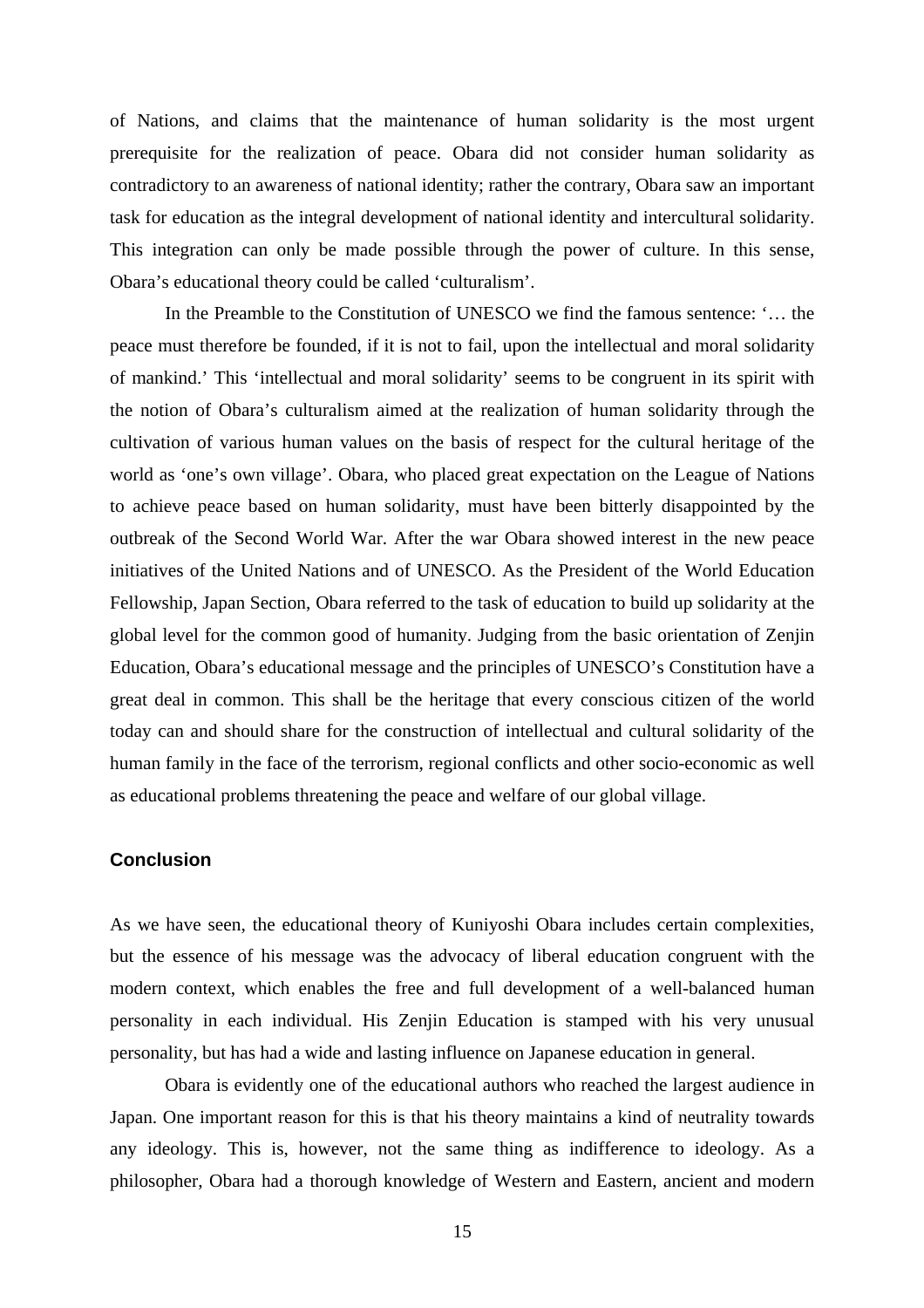theories of philosophy, religious traditions and political ideologies. He did not identify himself with any of them in the strict sense. However, he did not adopt an exclusive attitude towards them either. On the contrary, Obara found in any philosophical and ideological theory some contributions for the enrichment of human perspectives. This attitude also applied to religious faith. Obara was a devout Christian, but he did not belong to any specific church, nor did he reject messages from other religions. On the contrary, he used the scriptures of Buddhism, Confucianism and other religions as teaching materials in his religious and moral education for children. This syncretistic or comprehensive attitude was made possible without driving his theoretical system into collapse because Obara, maintaining a certain distance from any ideological direction, regarded every religious, philosophical and ideological theory from the ancient era, though naturally with different levels of sympathy for him, as part of mankind's common cultural heritage that shall be used positively in educational settings to increase our awareness of fundamental problems about humanity. This position can easily be subject to critical arguments, but it is an undeniable fact that Obara's Zenjin Education has inspired numerous teachers and people concerned with educational problems concerning the development of creative practice in education, not least thanks to its comprehensive orientation. Considering that formal education in Japan today is in a critical situation, particularly due to the increase of school violence, juvenile delinquency, bullying, suicides, dropping out, withdrawal, classroom collapse and various kinds of psycho-somatic syndromes among children, we suggest that the reinstatement of liberal education in school is an urgent necessity because this critical situation is obviously the result of the lack of the ideal *Homo totus* (Zenjin) as the ultimate and real goal of the educational struggle. As to education for international understanding in the context of globalization, Obara's perspective of viewing religions as the common cultural heritage of the human family seems to offer a significant message towards the construction of intercultural tolerance in the minds of people, because this perspective contains a philosophical opportunity to synthesize the cultural and religious differences that cause intercultural misunderstanding and conflicts.

As usual for a modern personality, Obara's theory still has many points to be explored. It is our future task to explore the potential implications of Zenjin Education for the construction of effective peace education aimed at the development of the new global identity for children as the citizens of our common world.

## **Notes**

<sup>1.</sup> The author would like to express his gratitude to colleagues, especially to Professor Yoshiaki Obara, President of Tamagawa Gakuen, and to Professor Tetsunari Ishibashi, Dean of the College of Education,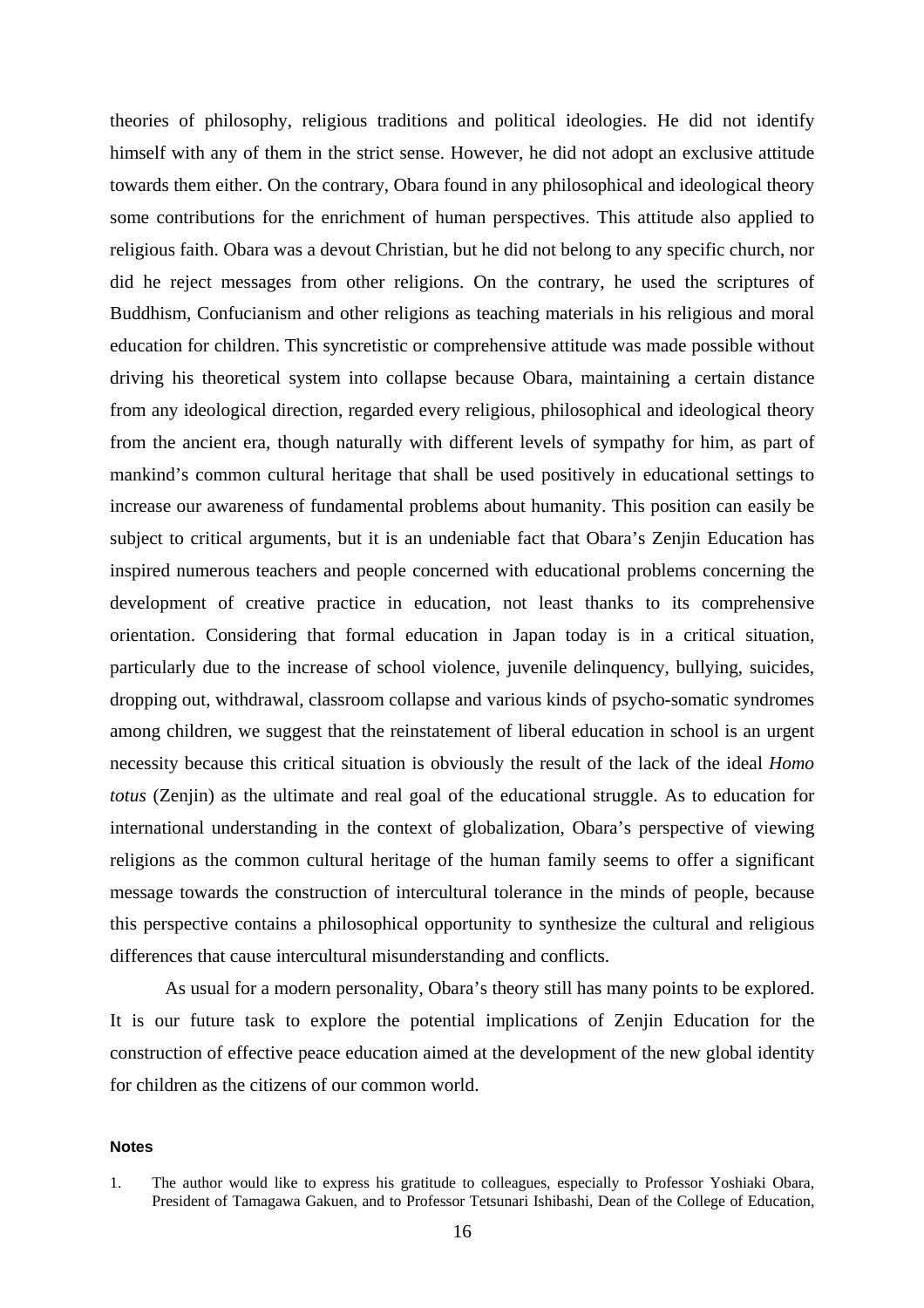Tamagawa University, who have provided valuable support during the writing of this article. The author would also like to thank the Director of the International Bureau of Education, Dr Cecilia Braslavsky, for providing this opportunity of introducing Kuniyoshi Obara to an international audience.

- \* *Makoto Kobayashi.* Since 1999 Associate Professor for Psychology at the College of Education, Tamagawa University, Tokyo. He studied at Keio University (B.A. and M.A.) and completed his doctorate at the University of Konstanz, Germany as a DAAD Scholarship fellow. After an internship at UNESCO, Paris, he was manager of a students' exchange programme at DAAD. Taught at the University of Konstanz, Keio University, Kyoto University and Kyoto Koka Women's University. In co-operation with NFUAJ, he has been preparing teaching materials developed by UNESCO for Japanese schools. Main research areas are the self and moral development of youth in a cross-cultural comparison and psychological research on the preconditions for intercultural tolerance. E-mail: psychological research on the preconditions for intercultural tolerance. E-mail: benedict@dream.ocn.ne.jp; makoto@edu.tamagawa.ac.jp.
- 2. In 1926 the seven-year Seijyo High School was launched to cover the entire secondary education stage and the Seijyo Second Junior High School was integrated into this high school, which thus became part of Seijyo Gakuen as an integrated school in 1927.
- **3.** The idea of all-time education (Juku education) is closely related to the tradition of personality education, as practised at private Juku schools run by discerning samurai warriors during the feudalistic Edo era.

#### **References**

## *Works by Kuniyoshi Obara (Japanese)*

- *Obara Kuniyoshi Zenshû* [The complete works of Kuniyoshi Obara]. Tokyo: Tamagawa University Press, 1950- 1978. (48 volumes.)
- *Obara Kuniyoshi Senshû* [Selected works of Kunoyoshi Obara]. Tokyo: Tamagawa University Press. 1980. (6 volumes.)
- *The following works by Kuniyoshi Obara are all contained in the Complete Works. The following numbers are contained in the Selected Works: 1, 3, 4, 5, 7, 8, 9, 10, 11, 14 and 17.*
- 1. *Kyôiku no Konpon Mondai to shite no Shûkyô* [Religion as a fundamental problem of education]. Tokyo: Shûsei-sha, 1919.
- 2. *Kekkon-ron* [On marriage]. Tokyo: Idea-Shoin. 1919.
- 3. *Shisô Mondai to Kyôiku* [Thought problems and education]. Tokyo: Shûsei-sha, 1919.
- 4. *Kyôiku Kaizô-ron* [On educational reformation]. Tokyo: Shûsei-sha, 1920.
- 5. *Shûshin Kyôju Kakushin-ron* [Essay of the revolution of moral education]. Tokyo: Shûsei-sha, 1920.
- 6. *Dôtoku Kyôiku no Jissai* [Practice of moral education]. Tokyo: Shûsei-sha, 1921. (2 volumes.)
- 7. Jiyû Kyôiku-ron [Theory on liberal education]. Tokyo: Idea-Shoin. 1923.
- 8. *Gakkô-Geki-ron* [Essay on school drama]. Tokyo: Idea-Shoin, 1923.
- 9. *Kyôiku no Konpon Mondai to shite no Tetsugaku* [Philosophy as fundamental problem of education]. Tokyo: Idea-Shoin, 1923.
- 10. *Risô no Gakkô* [The ideal school]. Tokyo: Naigai-Shuppan-sha, 1924.
- 11. *Haha no tame no Kyôiku-gaku* [Pedagogy for mothers]. Tokyo: Idea-Shoin, 1925.
- 12. *Ijin no Haha* [The mother of great men]. Tokyo: Tamagawa Gakuen Press. 1930.
- 13. *Tamagawa Juku no Kyôiku* [Education of Tamagawa School]. Tokyo: Tamagawa Gakuen Press, 1931.
- 14. *Kyôiku Rikkoku-ron* [Education builds up the state]. Tokyo: Fukumura-Shoten, 1946.
- 15. *Sekai Kyôiku Angya* [Educational travels throughout the world]. Tokyo: Tamagawa University Press, 1956.
- 16. *Dôtoku Kyôiku-ron* [On moral education]. Tokyo: Tamagawa University Press, 1957.
- 17. *Zenjin-Kyôiku-ron* [Theory of Zenjin Education]. Tokyo: Tamagawa University Press, 1969. (English translation: *Kuniyoshi Obara's Theory of Zenjin Education*. Translated by Douglas A. Trelfa. Edited by Yoshiaki Obara & Tamagawa Gakuen. Zenjin Education Research Institute. 2003.)
- 18. *Shûkyô Kyôiku-ron* [On religious education]. Tokyo: Tamagawa University Press, 1972.
- 19. *Shidô* [The way of teachers]. Tokyo: Tamagawa University Press, 1974.

#### **Biographies of Obara (in Japanese)**

- Obara, K. *Obara Kuniyoshi Jiden Yume-miru Hito* [A Dreamer: Autobiography of Kuniyoshi Obara]. Tokyo: Tamagawa University Press, 1960.
- Obara, K. *Kyôiku Ichiro* [Head straight for education: Autobiography]. Tokyo: Tamagawa University Press, 1980.
- The Minami-Nippon Shimbun, ed. *Kyôiku to waga Shôgai* [Education and my life]. Tokyo: Tamagawa University Press, 1977.